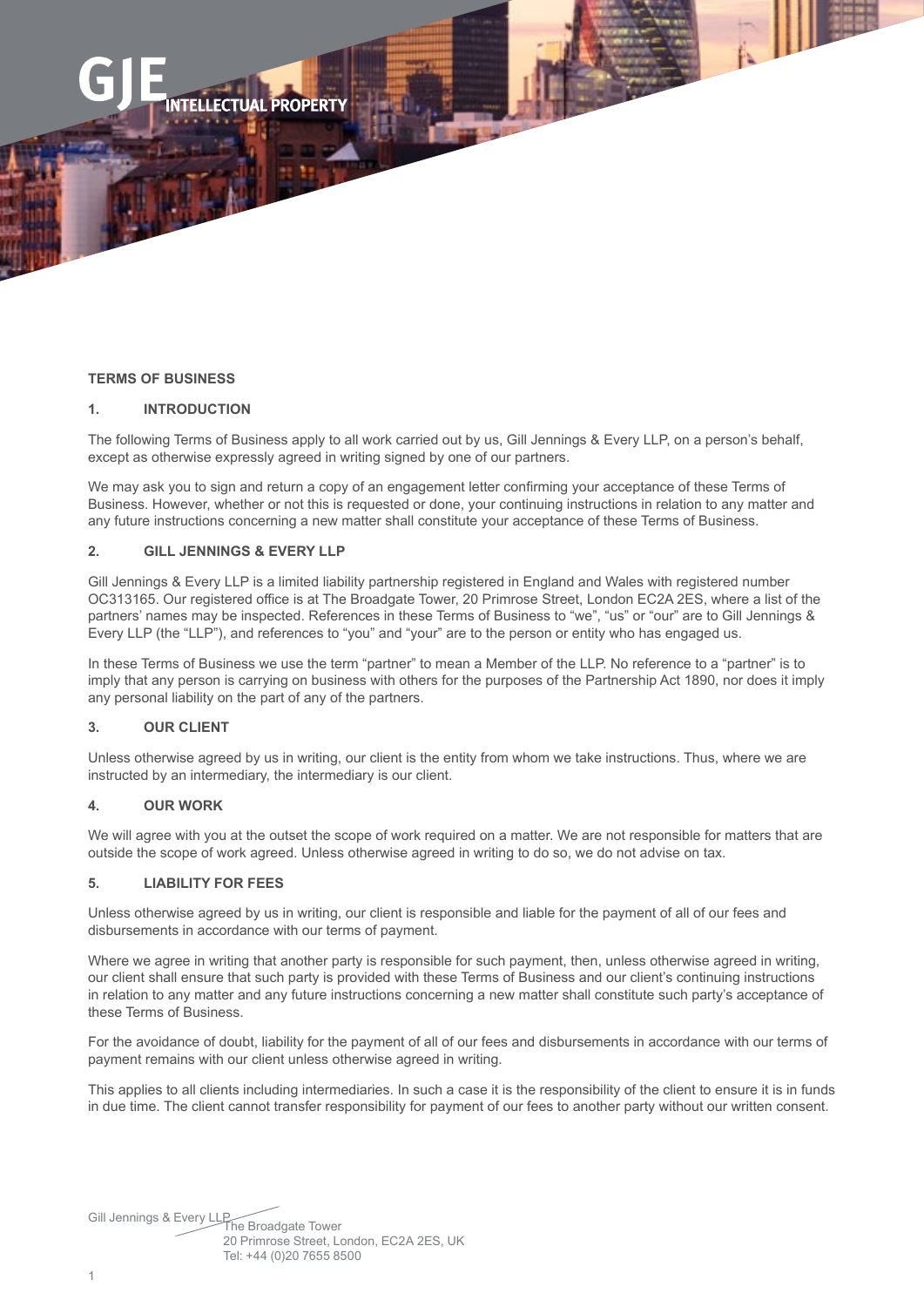

## **6. FEES AND EXPENSES**

On request, we will provide an estimate of our fees for carrying out an item of work and thereafter we will advise you in a timely manner if the estimate may be exceeded.

Fee estimates given are not fixed quotations. If a quotation is desired it must be specifically requested and given in writing.

Our fees will be made up of any of a number of elements including fixed service fees and time fees calculated by reference to the hourly rates of the professionals concerned. Our fee rates are typically reviewed annually. Other factors may be taken into account including, for example, the complexity of the issues and the urgency of the matter. Different hourly rates may apply depending on the nature of the work involved.

#### **Expenses**

Unless you instruct us to the contrary, we may also incur expenses (for example telephone, facsimile, photocopying, postage and courier costs) and disbursements (for example, Intellectual Property Office fees, foreign attorneys' fees, fees for counsel, search fees, and translation costs) as are necessary, for which we will pass on to you. Where disbursements are incurred in a currency other than sterling, we will apply an additional amount to reflect the cost of dealing in the foreign currency.

#### **Travel and accommodation**

Where we need to travel for your work we do so by the most appropriate means. Actual costs are invoiced, apart from travel by car where a standard mileage rate applies. Hotel accommodation is of a suitable business standard.

#### **VAT**

We will apply VAT and other taxes as applicable on our fees and on those expenses and disbursements that are liable for VAT.

#### **Money on account**

We may require you to deposit funds with us as an advance payment for work to be undertaken or to cover any disbursements to be incurred. Unless agreed otherwise, when we ask for advance payment we will not carry out any instructed work until the payment has cleared into our bank account. Any monies paid to us will be held in accordance with Section 7 below.

## **7. INVOICING AND LIEN**

We will send you invoices from time to time covering our fees and other expenses and disbursements, including anticipated fees, other expenses and disbursements, relating to work carried out, or to be carried out, for you.

You must settle our invoices within 30 days of the date of the invoice, unless otherwise agreed in writing. Our preferred payment method is by bank transfer, although we do take payment by cheque or banker's draft.

Our bank account details are as follows:

NatWest Bank PLC Fleet Street Branch P O Box 281, 156 Fleet Street London EC4A 2DX

Account No. 01997920 Sort Code: 60 80 08 IBAN No. GB57NWBK60800801997920 IBAN BIC No. NWBKGB2L

Where payment of any invoice is outstanding, upon at least two weeks' notice to you we reserve the right to suspend work in relation to the matter to which the invoice relates. At our discretion, we may suspend all other work currently

Gill Jennings & Every LLP<br>The Broadgate Tower 20 Primrose Street, London, EC2A 2ES, UK Tel: +44 (0)20 7655 8500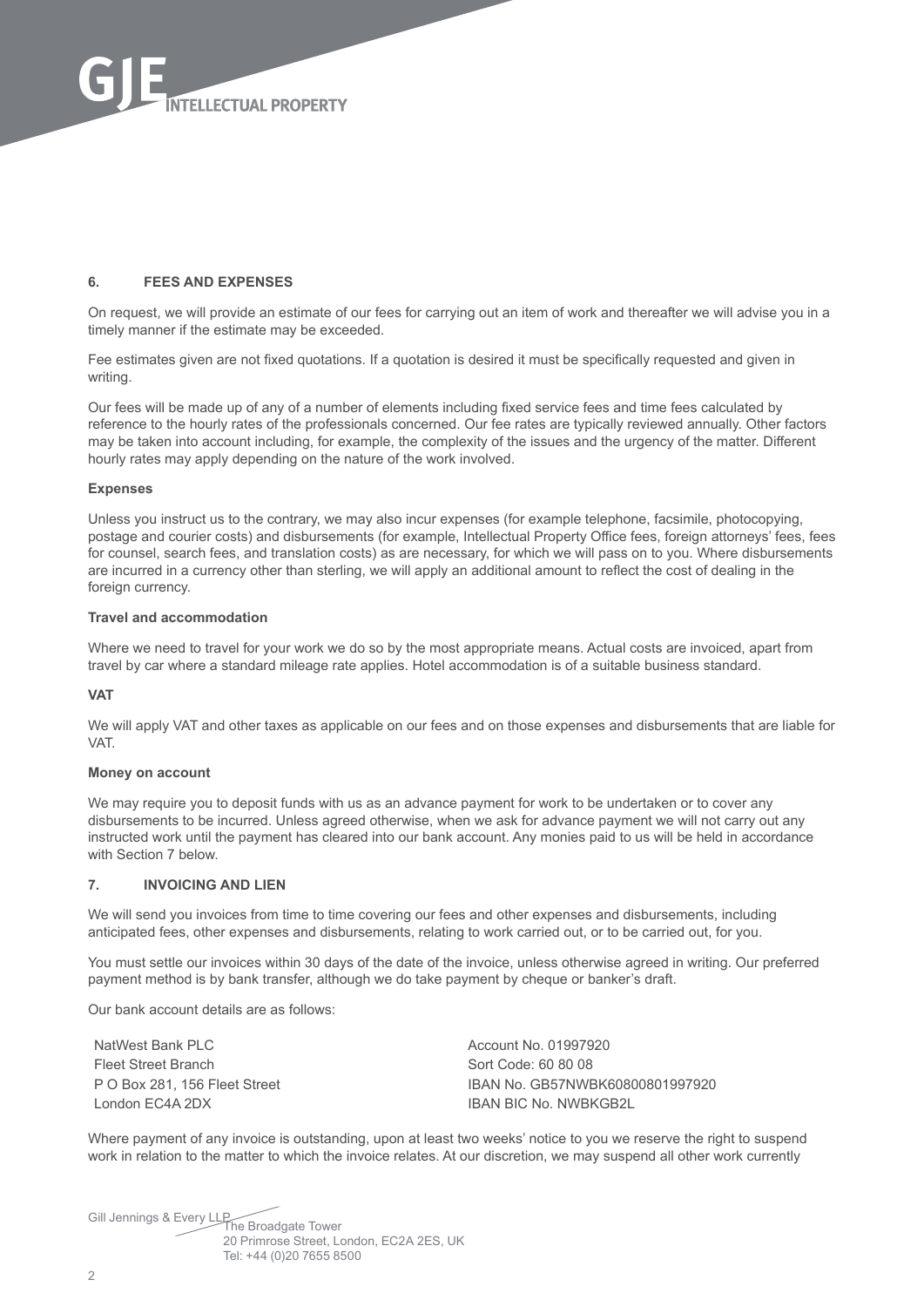

being handled by us for you and retain any documents belonging to you until such payment has been made. If you fail to meet a request for payment on account of fees or disbursements, we may suspend work until such time as you have made the requested payment on account. You will be informed before we take this step.

Please note that if we suspend work we will not take any steps in any matter (including the observance of or compliance with due dates) until such time as your account is settled. This may result in the loss of rights. Any query in respect of one of our invoices must be notified within fourteen days of its receipt. Failure to do so will be deemed acceptance of our fees.

We reserve the right to charge interest at 5.5% above Bank of England base rate on any overdue invoice.

We reserve and have the right to exercise a lien over all your papers, documents, monies or other property of any kind we hold for you where, and for so long as, payment of any invoice or request for money on account is outstanding.

## **8. CLIENT ACCOUNT MONEY**

We may hold money on a client's behalf, including money on account of fees or disbursements. We hold such client money on trust in a designated bank account ('Client Account'). We also operate a separate bank account out of which we pay our own expenses, such as rent, salaries and tax ('Office Account').

We are required to operate our Client Account and Office Account in accordance with the IPReg Code of Conduct, as may be amended from time to time. This is to ensure your money and our money are kept separate.

Details of what amounts are held in our Client Account and Office Account are set out in this Section 8.

#### **Client Account**

Our Client Account will hold money paid by you on account of our anticipated fees, where the work has not been completed, and expenses and disbursements in respect of unspecified future work.

We will transfer these amounts to our Office Account once the relevant work has been carried out, or the expenses and/ or disbursements have been incurred or once overseas counsel have been instructed.

These are a few circumstances where we may put your money in our Office Account rather than the Client Account. These are set out below.

#### **Office Account**

Our Office Account will hold money paid by you relating to:

our invoices for work that has been completed;

disbursements (third party fees), where we have already incurred those disbursements;

our interim or periodic invoices (e.g. monthly invoices) for work done to date, even though not all the work for that matter may have been completed; and

our invoices for fixed fees and/or future disbursements, where the work has yet to be carried out. This last point is subject to your specific informed consent.

Your specific informed consent is required for our retention in the Office Account of amounts paid for fixed fees and/or future disbursements. By making payment of our invoice for fixed fees and/or future disbursements you are consenting to these amounts being held in our Office Account. We may be required to return these funds if the work is not completed. You acknowledge that, in the unlikely event these amounts are not refunded, it may be more difficult for you to seek the return of these monies compared to if they were in the Client Account.

Gill Jennings & Every LLP<br>The Broadgate Tower 20 Primrose Street, London, EC2A 2ES, UK Tel: +44 (0)20 7655 8500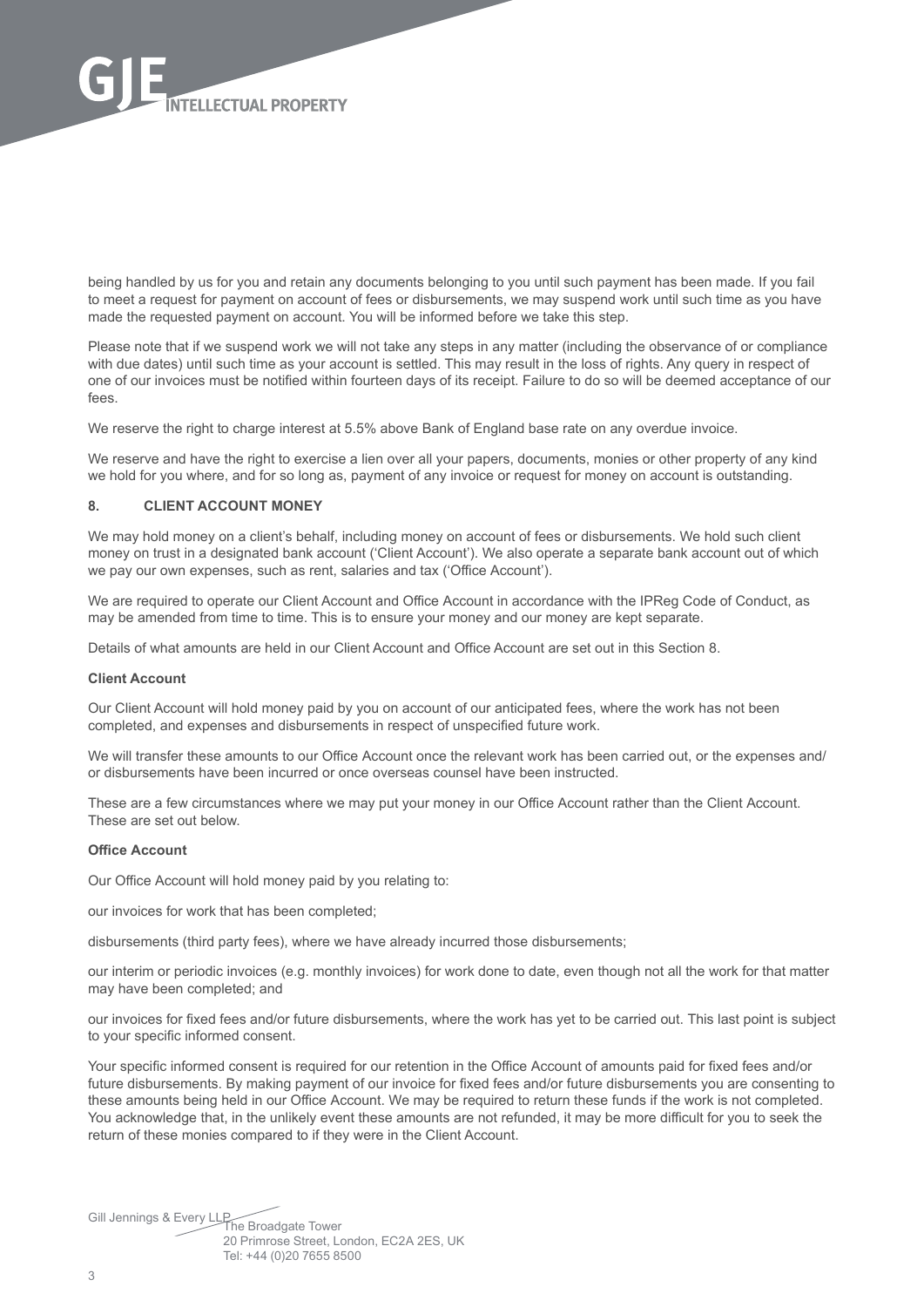

Our Client Account is held with Natwest Bank plc, but we may also hold accounts with other banks and building societies from time to time and we will provide details on request. We make no representation about the financial position of any such bank or building society and will not be responsible for any losses resulting from any failure or insolvency of any such bank or building society.

In the normal course of events our Client Account will not pay interest. In the event that any interest is paid, we will not account to you for any such interest.

## **9. RENEWAL FEES**

Most registered intellectual property rights and some applications for such rights require the payment of regular renewal fees (sometimes called "maintenance" or "annuity" fees) to keep the rights in force.

We recommend the use of CPA Global Ltd, ("CPA") of Liberation House, Castle Street, St Helier, Jersey JE1 1BL, United Kingdom to handle these renewal matters for you. We will liaise with CPA over the transfer to, and updating of, CPA's records with the appropriate data that we hold for you on our records system. CPA will then deal directly with you, including sending reminders to you in connection with the payment of such renewal fees, arranging for the payment of renewal fees in response to your instructions, and invoicing you.

If you wish to use a different organisation to handle renewal fee reminders and payments, please advise us. In that event, you will be responsible for the provision, checking and updating of all data required by that organisation relating to your renewal matters.

#### **10. OUR RESPONSIBILITIES**

We will carry out your instructions with reasonable skill and care and in a professional and timely manner. The nature and content of any advice we provide will necessarily reflect the specific scope and limitations of our instructions, the amount and accuracy of information provided to us and the timescale within which the advice is required. If, at your request, we provide our advice in an abbreviated format or timescale, you acknowledge that you will not receive all the information or detail you would have done had we provided a full written report or had we had more time in which to carry out the work.

Any advice given or view expressed by telephone should be regarded as being only a preliminary opinion. No action should be taken without obtaining a written opinion given after a full consideration of the facts of the relevant issue.

## **11. YOUR RESPONSIBILITIES**

It is your responsibility to provide us with complete, accurate and timely information where we have requested this and to carry out any other obligations ascribed to you or to others under your control. Please take careful note of any deadlines given in our correspondence. Failure to meet such deadlines may result in loss of rights or increased costs.

We will not be responsible for any consequences which may arise from any delay or failure by you to do so and we reserve the right to issue an invoice for any extra work which such delay or failure may necessitate. We are not responsible for sending you repeat reminders of deadlines given in our correspondence. If we do not receive instructions in good time we shall take the absence of those instructions as an implicit instruction not to take action. You remain responsible for your own commercial decisions and omissions.

You must keep us supplied with your up-to-date contact details at all times. Our duty to you under these Terms of Business shall be satisfied where we contact you at the latest address you give us for the purposes of communication for the matter concerned.

## **12. MONEY LAUNDERING AND PROCEEDS OF CRIME**

We must comply with the law and professional rules about money laundering, proceeds of crime and terrorist funding. To comply with these obligations, we may require you to provide evidence of identification.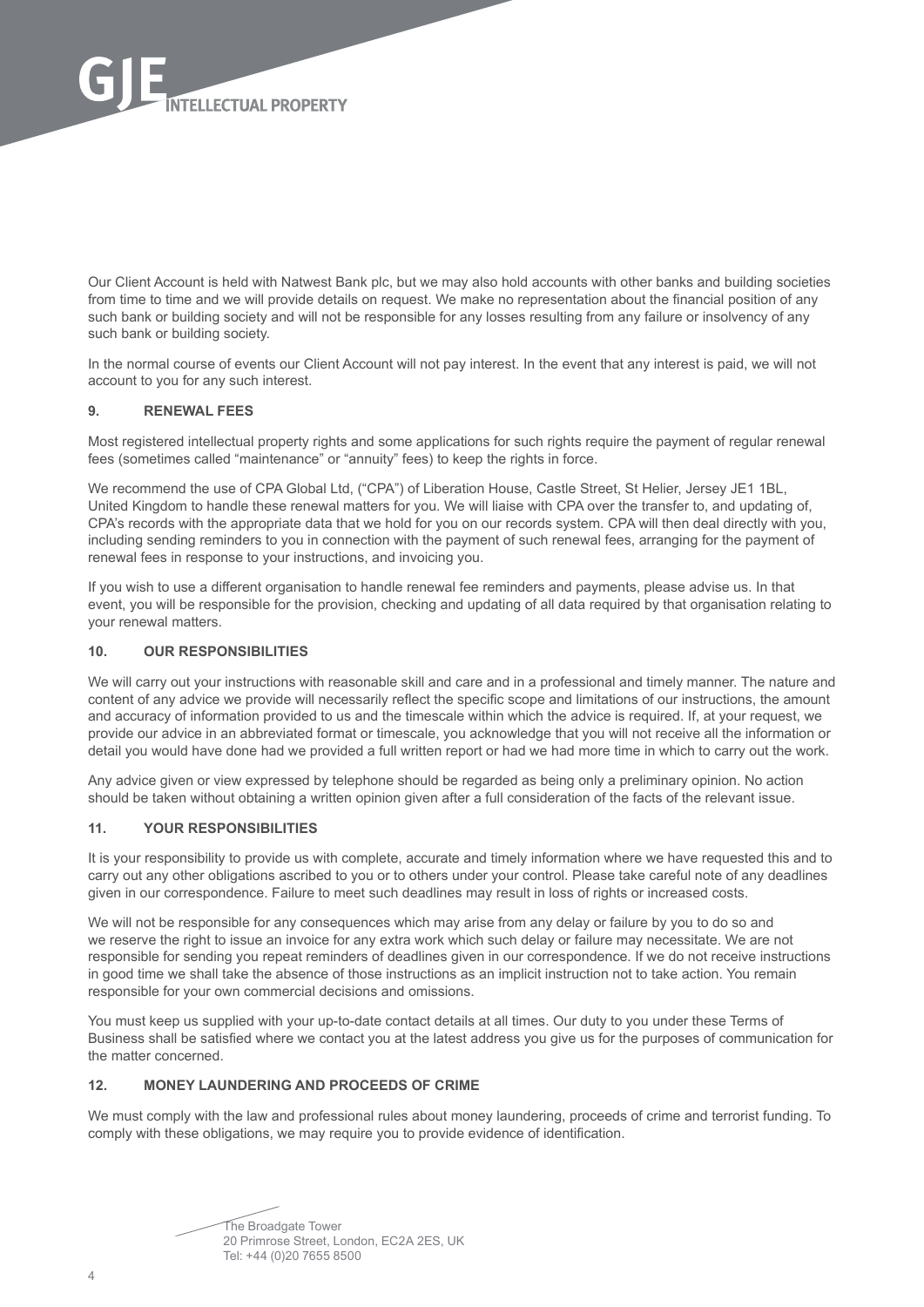

We may be required by law to report any activity that we suspect may involve the proceeds of crime or terrorist funding. The proceeds of crime are defined very widely and include, for example, money gained as a result of unlawful tax avoidance. You should also be aware that in those circumstances we may be precluded from seeking your consent or informing you that we have made a notification or disclosure. Our duty of disclosure to the authorities overrides any duty of confidentiality to you, including your right to refuse disclosure of documents relating to advice given to you.

## **13. DATA PROTECTION**

We comply with all relevant Data Protection Regulations and in particular the General Data Protection Regulations 2016, and the Privacy and Electronic Communications (EC Directive) Regulations 2003.

We will use your personal data where appropriate to advise on, obtain, maintain and defend your Intellectual Property Rights ("IPR") and the rights of third parties

On occasion, and solely in connection with your IPR, we may share your personal data with government and nongovernmental bodies and IPR renewal and other service providers, within and outside the EEA.

Where necessary, we will use your data to make credit decisions about you and to prevent fraud we may request a credit reference agency to undertake a credit reference on you. Exceptionally, we may employ debt collection agencies, and in those circumstances will provide your last known contact details.

You may object to any of these processing activities by emailing [dataprotection@gje.co.uk](mailto:dataprotection%40gje.co.uk?subject=) or your primary contact. Please note that such objection may prevent us from carrying out your instructions. You have a right to be forgotten, although it may be impossible to exercise that right in full where we have a legal obligation to retain those data, or for the establishment, exercise or defence of legal claims, including claims in relation to intellectual property rights.

You have a right of access under data protection legislation to the personal data that we hold about you.

Please see our [Privacy Policy](https://www.gje.com/privacy-policy/) for further details.

#### **14. USE OF WORK PRODUCT**

Our advice and the work that we do for you is provided for the purpose of the instructions to which it relates, and is for you or additionally, where we act for an intermediary, your client's benefit. Our advice may not be relied on by any other person. We do not accept any responsibility for the use of our advice for any purpose other than that for which it was intended, or by any person other than you and your client unless otherwise agreed by us in writing. If advice of general application is provided, its relevance in circumstances other than those for which it was intended will depend on the particular circumstances in which it is to be used by you (of which we might not be aware) and should be assessed accordingly.

#### **15. INVESTMENT AND FINANCIAL SERVICES**

It is important that you note that we are not authorised in the conduct of investment business in the UK under the Financial Services and Markets Act 2000. As a result, our work will necessarily be limited in scope to matters which do not involve us in giving investment advice and our advice and any information is provided to you on the basis that it does not constitute investment advice.

## **16. FILE RETENTION POLICY**

We retain files in accordance with our current file retention policy and then destroy them. Details of our current policy are available on request.

# **17. CONFIDENTIALITY**

All confidential information regarding your or your client's business and affairs will be regarded as and kept confidential at all times subject to the performance of the duties you have entrusted to us. We shall take steps as we in good faith think fit to preserve the confidentiality of such information both during and after termination of your instructions. Similarly, our

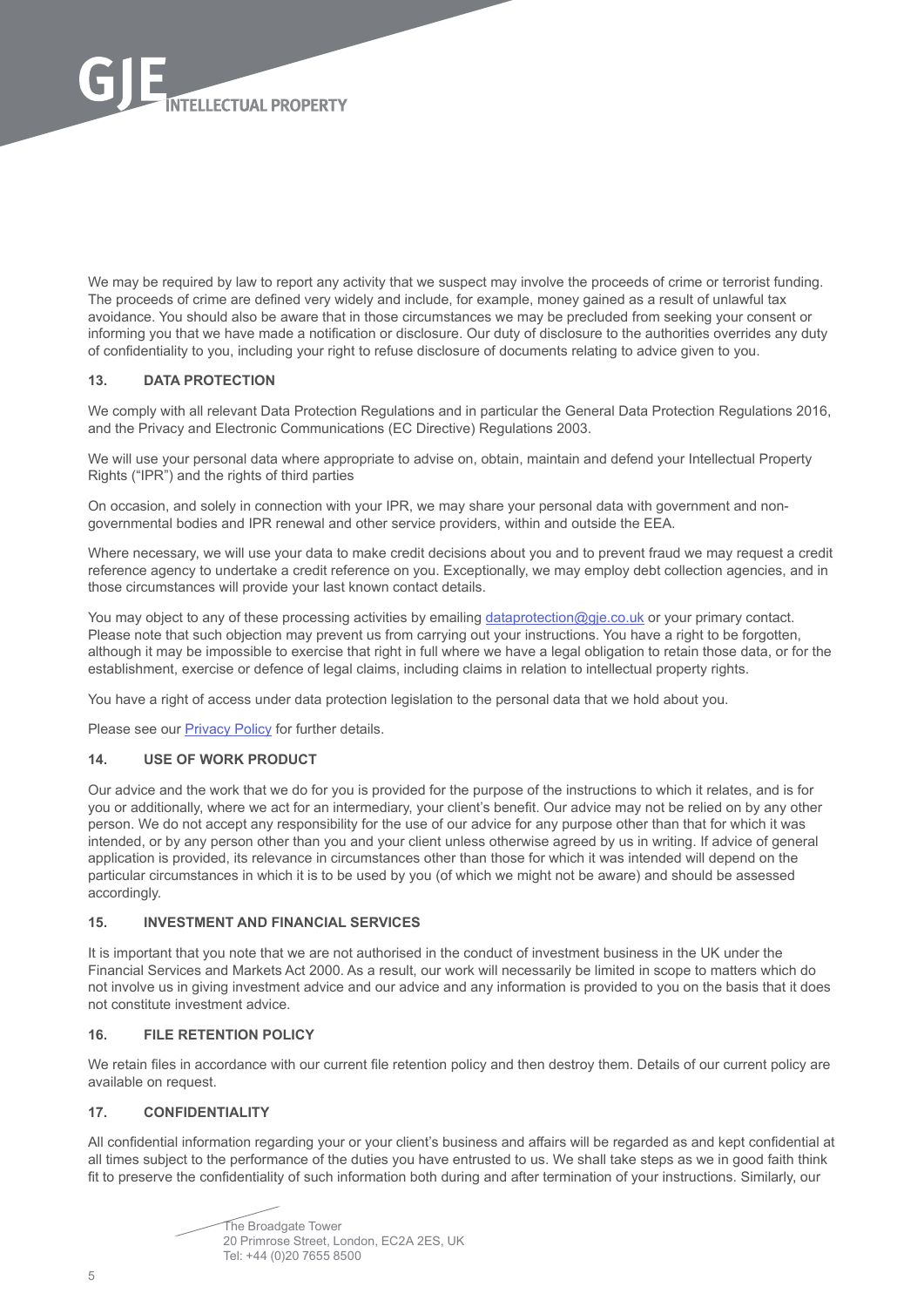

advice and any information provided to you should be regarded as confidential and are provided on the understanding that you undertake not to disclose such information to any third party (being someone other than your professional advisors acting in their professional capacity in connection with the matter to which the information relates) without our prior written consent on such terms as we may deem appropriate.

In the absence of such consent, we accept no responsibility whatsoever in relation to any third party to whom confidential information or advice provided by us to you has been disclosed.

Nothing in these Terms of Business will prevent you or us from disclosing confidential information:

which is or becomes public knowledge, other than by a breach of an obligation of confidentiality;

which is or becomes known from other sources without restriction on disclosure;

which is required to be disclosed by law or under any professional or regulatory obligation;

for the purpose of acting for you including, without limitation, disclosures to your other advisers or to third parties involved in the work we are undertaking for you;

to our auditors or other advisers or for the purposes of our professional indemnity insurance.

#### **18. OUR LIABILITY**

Your relationship is solely with the LLP, and the LLP has sole legal liability for our advice and the work done for you and for any act or omission in the course of that advice or work. No partner or agent or employee of the LLP will have any personal legal liability for that advice or work, whether in contract, tort or negligence or otherwise. In particular, the fact that an individual partner or agent or employee signs in his or her own name any letter or other document in the course of giving advice or carrying out that work does not mean he or she is assuming any personal legal liability for that letter or document.

You agree that our liability to you for any neglect, error, omission or breach of contract arising out of or in connection with this appointment shall be limited to £5,000,000, including any liability for the acts or omissions of our partners, employees, agents, consultants and subcontractors.

This overall limit applies whether the mistake affects just one piece of work we do for you or several, so long as it is the same or a similar mistake.

We are only liable for the loss that we directly cause you. We will not be liable for:

loss of opportunity;

loss of profits (whether a direct loss or an indirect loss);

loss of business;

loss of goodwill and/or similar losses;

loss or corruption of data or information; or

any special, indirect, consequential or pure economic loss, costs, damages, changes or expenses.

If others are also responsible for your loss, our liability is limited to that proportion of the loss or damage which is found to be fairly and reasonably due to our fault by a Court of competent jurisdiction. Loss and damage have the same meanings as provided in the Civil Liability (Contribution) Act 1978. This applies irrespective of whether you are able to recover the rest of your loss from any other parties. We shall not be liable to pay you the proportion which is due to the fault of another party.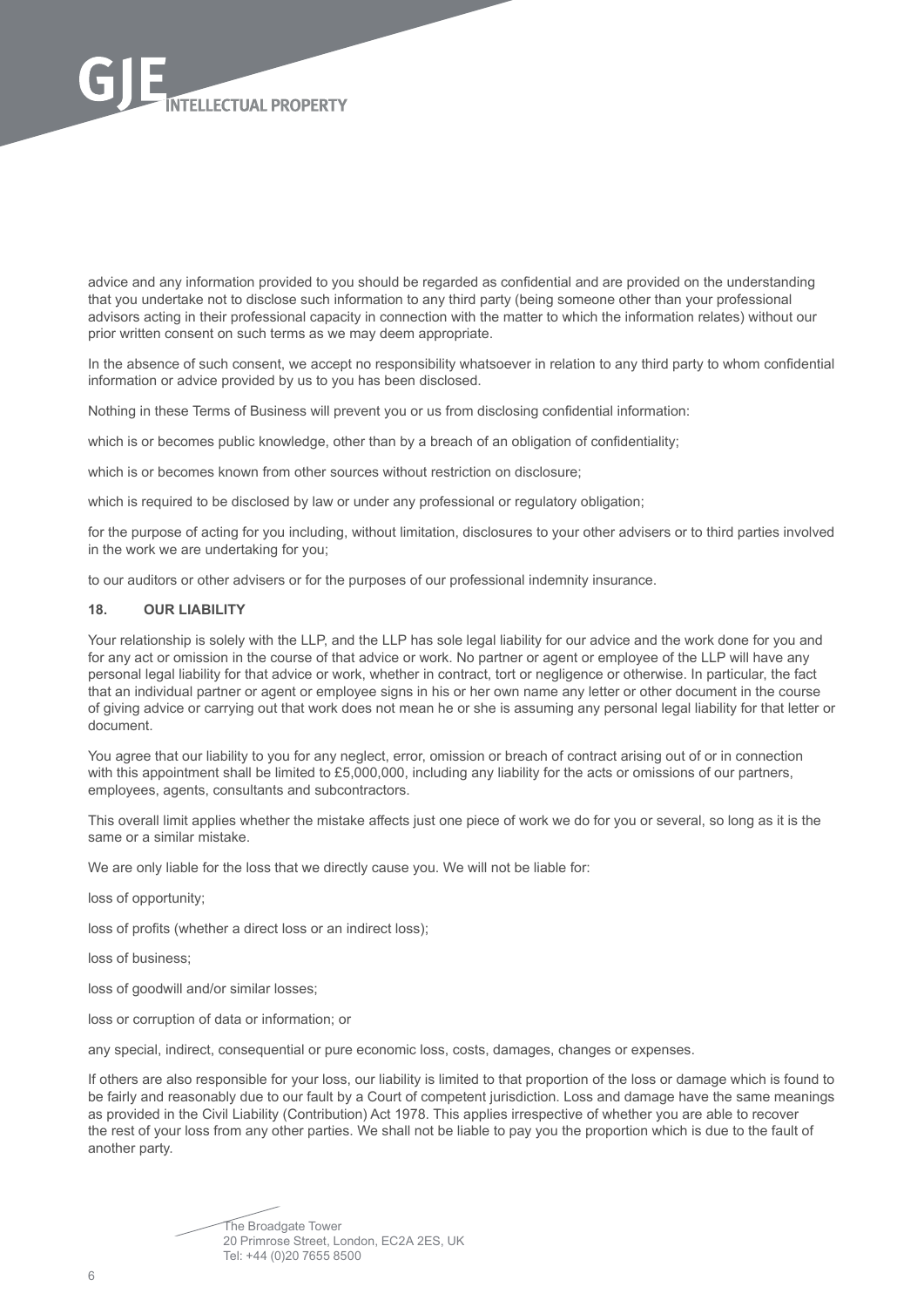

We are not liable to the extent where our mistake results from something you do or fail to do (such as giving us the wrong information, or not giving us information at the time we ask for it, or not putting us in funds at the correct time).

We shall not be liable for any loss arising from or connected with our compliance with any statutory obligation which we may have, or reasonably believe we may have, to report matters to the relevant authorities under the provisions of money laundering and related legislation.

Unless specified in this Section 17, all warranties, conditions and other terms implied by statute or common law are, to the fullest extent permitted by law, excluded from these Terms of Business.

We strongly advise you to insure against all such potential loss, damage, expense or liability.

These limits apply to the extent they are permitted by law. Nothing in these Terms of Business shall limit or exclude our liability for:

death or personal injury resulting from our negligence;

any damage or liability incurred by you as a result of our fraud or fraudulent misrepresentation; or

any other liability for which exclusion or restriction is prohibited by applicable law.

#### **19. INDEMNITY**

You agree to indemnify and keep us, our agents and our employees fully and effectively indemnified against all or any claims, actions proceedings or judgements made, brought or established against us by a third party in any jurisdiction (whether or not successful, compromised, settled or reversed) and all or any liabilities, damages, costs, fees, losses or expenses which we may suffer or incur and which in any case arise directly or indirectly in connection with or out of or result from or are attributable to the performance by us of our obligations or services under or in connection with our appointment on your behalf and/or the neglect or default by you, other than arising as a result of our negligence. Our agents and employees will be entitled to enforce this right pursuant to the Contracts (Rights of Third Parties) Act 1999.

Without prejudice to the foregoing, in particular (without limitation) you agree to indemnify us as aforesaid in respect of any liability or loss we may incur as a result of making threats of infringement of any intellectual property right on your instruction.

## **20. CONTRACTS (RIGHTS OF THIRD PARTIES) ACT 1999**

Save as expressly provided, the parties to this Agreement do not intend that any of its terms will be enforceable by virtue of the Contracts (Rights of Third Parties) Act 1999 by any person not a party to it.

## **21. FORCE MAJEURE**

Neither we nor you shall be liable in any way for failure to perform our respective obligations under this appointment if the failure is due to causes outside the reasonable control of the party which has failed to perform.

#### **22. TERMINATION**

You may withdraw your or your client's instructions at any time by written notice to us. Subject to our professional obligations we may terminate our appointment by giving you written notice. In the event of termination, fees and expenses incurred by us or our agents or other third parties to the date of termination are payable by you.

#### **23. CODE OF CONDUCT**

The LLP and its professional staff are regulated by the Intellectual Property Regulation Board (IPReg) and bound by its Code of Conduct.